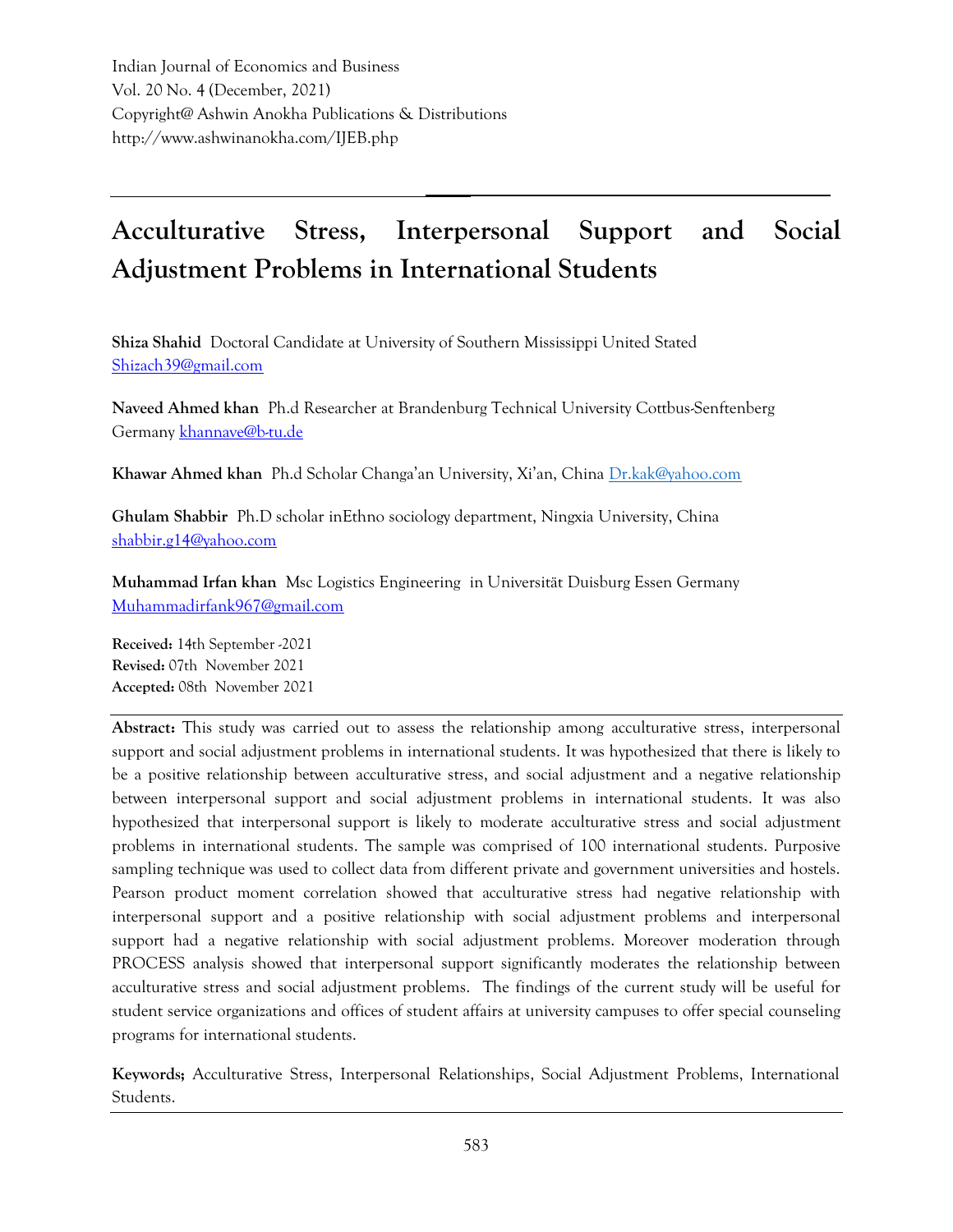#### **1. INTRODUCTION**

The pursuit of learning beyond indigenous boundaries is quite old Leaving home to attend college is an important milestone for college students (Sullivan & West, 2015). However, the transition from home to an international university can be challenging, especially for students who never leave their houses. It is well known that the presence of international students in abroad provides an opportunity to promote cultural and international understanding. In addition to the achievement of their personal goals, adventure, joy, and stimulation in a foreign land, these cultural ambassadors enhance international understanding and collaboration to tackle problems which no country can solve alone (Bai, 2016). However, the reality of being an international student makes living hard in a strange land when a person has to make a number of personal, social, and environmental changes upon arrival.

Despite their educational and economic potential, international students often demonstrate poor academic and social integration at their host institutions. They often encounter adjustment problems and beyond the typical difficulties associated with academic life (Yu &Wang, 2011). Adjustment represents a transitional process that unfolds over time as students learn to cope with the exigencies of the university environment (Shu et.al, 2020). While the typical student may face institutional, academic, and personal emotional challenges from a new college environment, international students may face additional challenges in terms of social, linguistic, and cultural challenges from their geographical relocation (Yuan, 2010). There is a linkage between acculturative stress, interpersonal support and social adjustment in international students.

In Pakistan, acculturative stress is believed to exert a negative impact on the education of international students (Tariq & Adil, 2020). This disparity has raised considerable concerns. It is imperative to examine all the hindrances face by international students in the host country. It is also necessary to shed more light on the challenges faced by international students while enrolled in host institutions of higher learning. The need for research into the effects of acculturative stress on social adjustment problems cannot be overemphasized. The students' inability to adjust well and quickly enough to the new environment could also hinder effective learning (Bornstein, 2017). Although the challenges that international students face in the host country is well-known, studies into the effects of various stressors on the educational attainment potential of these students have been scant (Ward &Geeraert, 2016). The findings of this study will be applied in planning for change by addressing the difficulties of international students, which are specifically associated with acculturative stress. The present study narrowed the gap in the literature by examining the role played by acculturative stress in the social adjustment problems of international students in Pakistan.

Previous studies explored international students' adjustment and adaptation processes through examining the factors associated with acculturative stress among international students before they come to the host country (Tung, 2011). Some studies associated acculturative stress levels with their social support systems and examined whether social support could mitigate international students' acculturative stress (Thomas & Sumathi, 2016). Other studies tested the relationship between international students' acculturative stress level and depression as an indicator of psychological well-being (Crocket & Hays, 2007). However, studies to explore the association among acculturative stress, interpersonal support and social adjustment problems in international students studying in the Pakistan were limited and there is no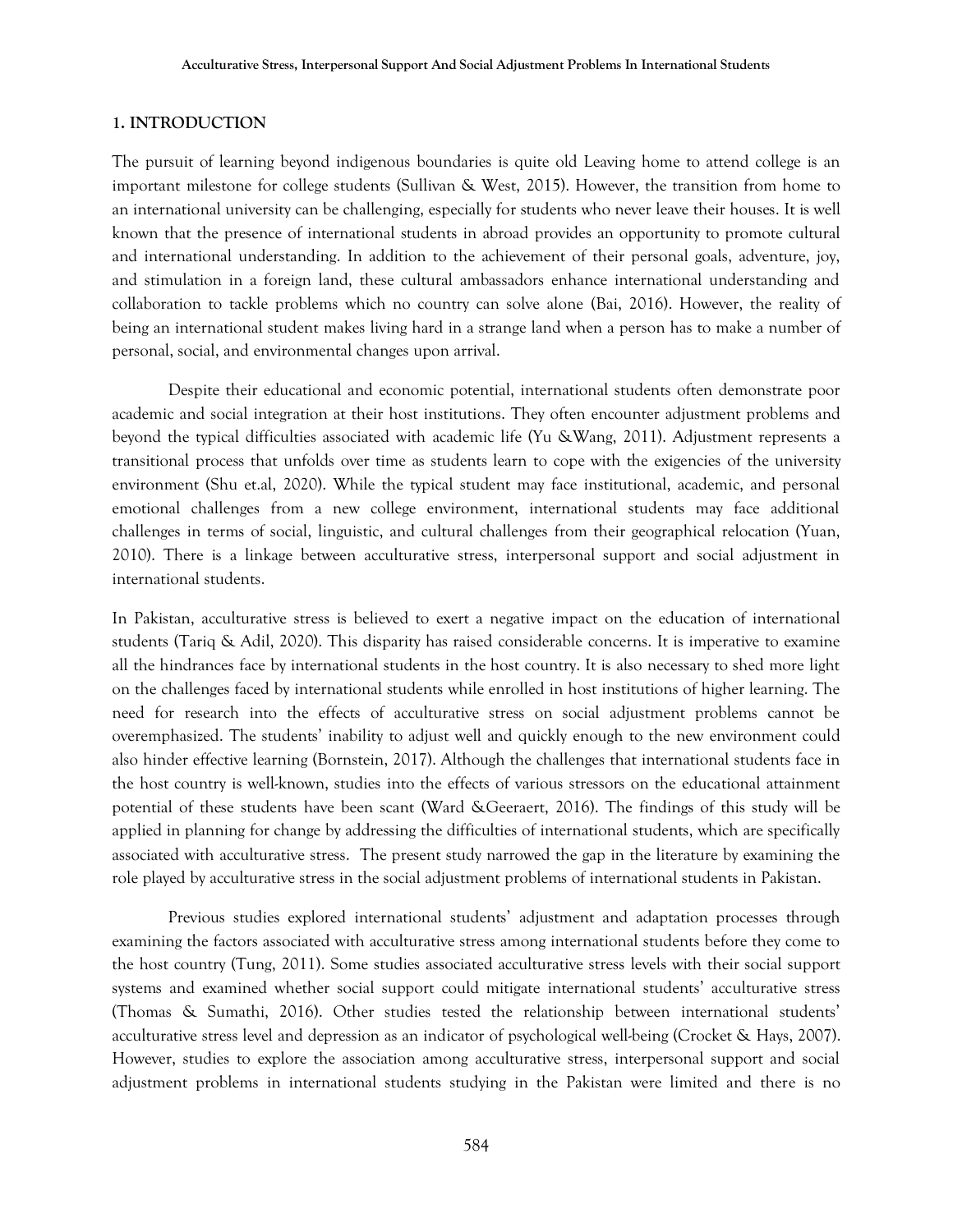indigenous studies held in Pakistan for international students. Therefore the current study enriches the field through exploring this relationship.

This study has the potential to make several contributions. Specifically, this study has the potential to identify role of interpersonal support on social adjustment problems of international students. First, the result of this study shows how international students under high acculturative stress (e.g. language problems, academic pressure, discrimination and so on) have high level of adjustment problems. Second, this paper concentrates on the role of interpersonal supports of international students with respect to social adjustment problems.

Finally, it is necessary to investigate how and to what extent these interpersonal supports based on a multidimensional approach can relieve acculturative stress among international students.

When it comes to literature review it was revealed that acculturative stress had a strong relationship with social adjustment problems (Shan, Hussain &Sargani, 2020). Further acculturative stress and perceived social support were significant predictors of social adjustment in international students (Cura&Negis, 2016). Researchers reported interpersonal support is one of the most supportive factors to lessen social adjustment problems in international students (Iorga et.al 2020). Interpersonal relationship is the significant moderator in personality and social adjustment problems in international students (Vittengl, 2018). In Pakistan various researches on acculturative stress and social support have been directed and much work in progress but there is no specific study on social adjustment problems of international students. One of the studies revealed that social adjustment is the significant predictor of stress in international students (Bashir & Khalid, 2020).

Stress in international students executes numerous restraints on a student's life and affects their academic performance. They have restricted life style, role changes, academic burden and their emotional burden after they go to abroad for study. These factors cause lot of distress in an international student's life. The present study attempted to fill the gap in the current research by meeting its objectives to know whether stress is imposed upon them when they are in new environment, whether they are able to adjust and adapt to the new environment or not.

#### **2. RESEARCH METHOD**

This section outlines the procedure that was used for conducting this study. Cross sectional research design which is a type of correlational research design was used to assess relationship between acculturative stress, interpersonal support and social adjustment problems in international students. The data was collected from the sub group of a large population therefore it was a cross sectional study. Sample size was 100 international students estimated through G-Power and drawn on the basis of exclusion and inclusion criteria. Non probability purposive sampling technique was used to gather data from participants.

# **2.1 Research Model**

This research is aimed to investigate the relationship of acculturative stress, interpersonal support and social adjustment problems in international students. The main objective of this study was to identify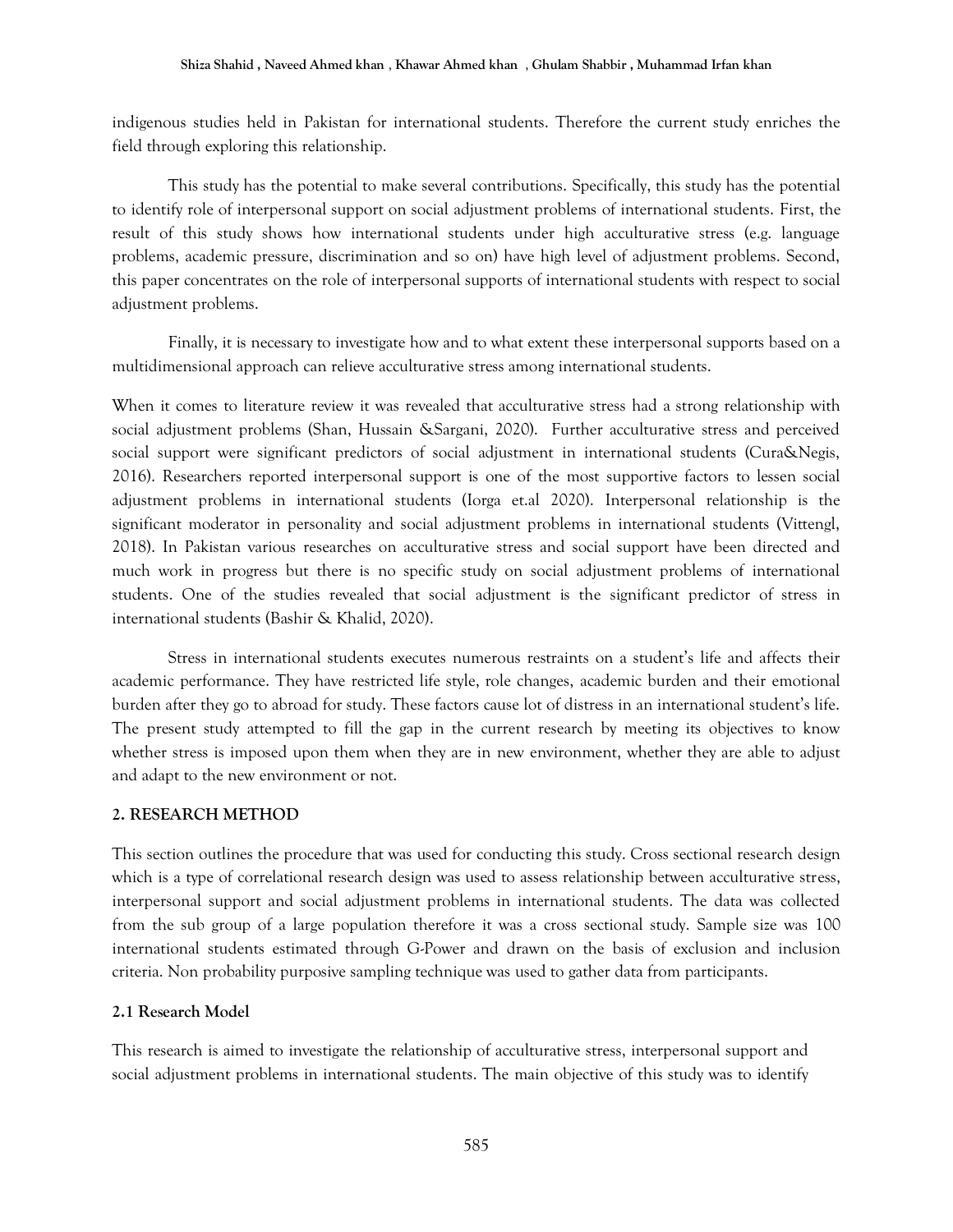the moderating role of interpersonal support between the relationship of acculturative stress and social adjustment problems. Hypothetical model for the current study is following here.



**Figure 1.** Interpersonal support is likely to moderate the relationship of acculturative stress and social adjustment problems.

## **2.2 Data Collection Tools**

Demographic sheet was formulated to inquire information about age, gender, education level, field of the study, nationality, mother language, relatives in Pakistan (Yes, No), relationship status, number of friends, length of residence in host culture and residence place of the research participant. Acculturative stress scale for international students (ASSIS)was used to collect data for acculturative stress. It is 36-items scale in likert format, designed to measure the acculturative stress of international students. The scale is scored on a 5-point Likert scale (1 = strongly disagree, 2 = Disagree, 3 = neither agree nor disagree, 4 = Agree, 5 = Strongly Agree). The total scores range goes from 36 to 180 on this scale.The relationship questionnaire (RSQ) was used to measure individual's interpersonal relationships. The adjustment inventory developed by Bell (1938) was used to measure social adjustment. The reliability of acculturative stress scale, relationship questionnaire and adjustment inventory was .77, .93 and .87 respectively for this study.

#### **2.3 Data Collection**

First of all permission was taken from the authors of the measures to use their tools in the current study. After that researcher contacted participants and request them to take part in this research. Written informed consent was taken from all the respondents and they were clarified to them that it is a voluntary participation. Participants were assured that they have the right to withdraw the research at any moment when they feel uncomfortable or due to any

personal reasons. Instructions were given about how to fill the questionnaires. When the questionnaires were given back by the participants researcher paid thanks them for their cooperation. Response rate for data collection was 84%.

#### **2.4 Data Analysis**

Statistical package for social science version 22 was used to analyze the data. The data was analyzed in three key steps. First of all normality tests were performed for the data and reliability tests for scales were done. In the second step correlation analysis was done to investigate the relationship between demographic and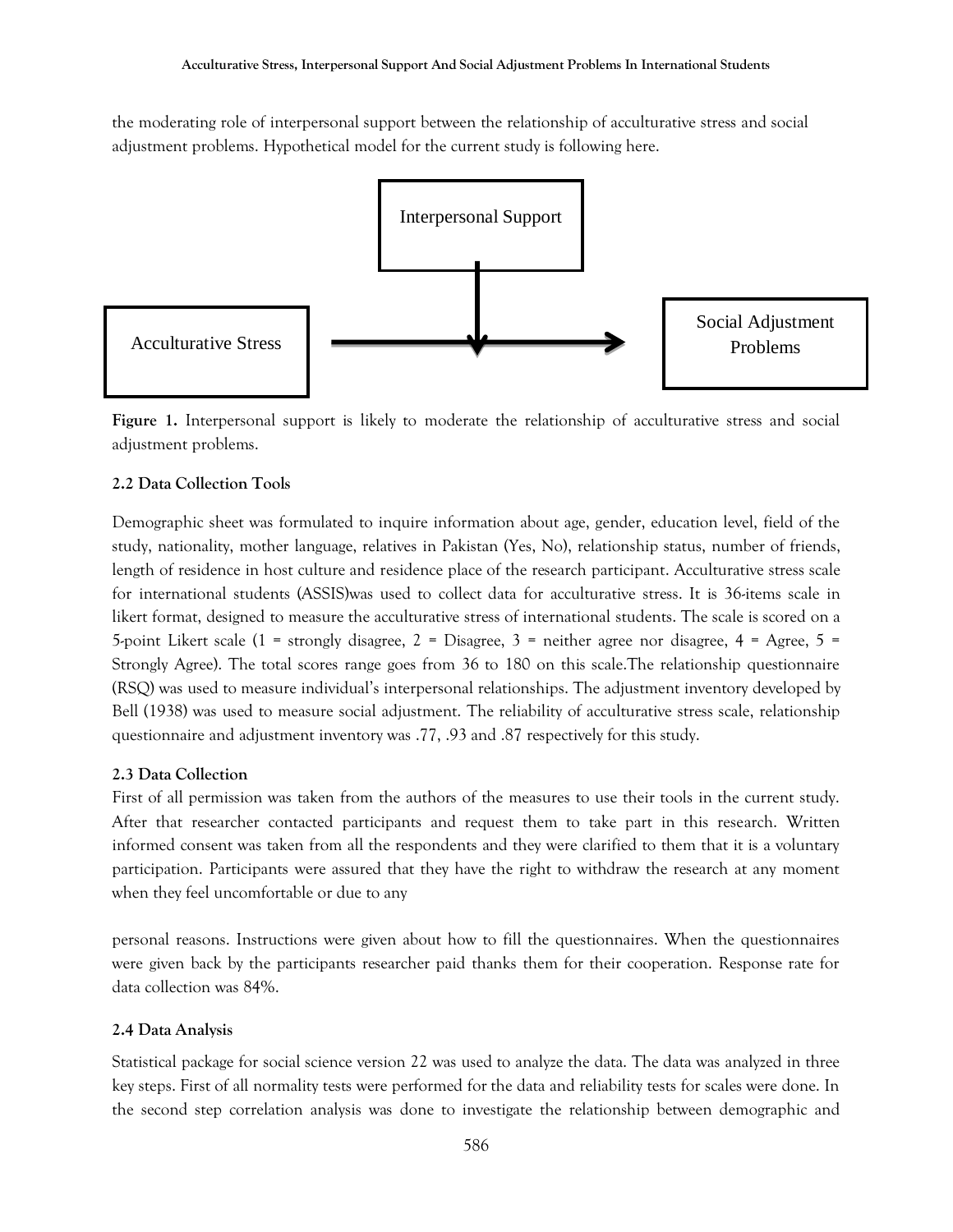study variables. in the third step moderation through PROCESS was done to explore the moderating role of interpersonal support. Independent sample t-test was done as an additional analysis for investigate the gender differences in acculturative stress, interpersonal support and social adjustment problems.

## **3. RESULTS AND DISCUSSION**

Before conducting data analyses linearity assumptions were tested. Scatter plot for the independent variables (acculturative stress, interpersonal support) and dependent variable (social adjustment problems) indicated that assumption is satisfied. To check the assumption of normality unstandardized errors were examined. Review of the S-W test for normality for Acculturative stress was assessed (SW = .97, df = 100, p = .04 ) along skewness (-.30) and kurtosis (-.61); for interpersonal support (SW = .91, df = 100, p = .00 ) along skewness (.04) and kurtosis  $(.1.44)$ ; and for social adjustment problems (SW = .91, df = 100, p = .00) along skewness (-1.16) and kurtosis (1.79) suggesting the normality of data (Lomax &Hahs-Vaughn, 2013).

## **3.1 Results**

The result of descriptive statistics demonstrated that sample consisted of 67% males and 33% females and mean age of the participants were 26 years. Further, 39% of the

participants were middle born and most of the participants did not have any relatives in Pakistan. 43% of the participants had in some interpersonal relationship. As shown in Table 1, the results show that there is a significant negative relationship between acculturative stress and interpersonal support which means that with the increase in interpersonal support acculturative stress decreases. Moreover acculturative stress has a positive relationship with social adjustment problems which revealed that when acculturative stress increases social adjustment increases. In addition to this interpersonal support has a negative significant correlation with social adjustment problems which depicts that with the increase in interpersonal support social adjustment problems in international students decreases (Table 1).

|                                 |  |  |  |  |  |  | Table 1 Inter Correlation among Acculturative Stress, Interpersonal Relationships and Social |  |  |  |
|---------------------------------|--|--|--|--|--|--|----------------------------------------------------------------------------------------------|--|--|--|
| Adjustment Problems $(N = 110)$ |  |  |  |  |  |  |                                                                                              |  |  |  |

| Variables                   |         |        |
|-----------------------------|---------|--------|
| <b>Acculturative Stress</b> | $-18**$ | つつ*    |
| Interpersonal Support       |         | $-24*$ |
| Social Adjustment Problems  |         |        |

Note. \* Correlation is significant at the 0.01 level (two-tailed).

Before conducting moderation analysis assumption of independence of errors was tested, the Durbin Watson statistic was computed and the value of 1.29 supported the assumption. For testing the assumption of multicollinearity, tolerance values were assessed which should be  $\leq 10$  and  $\geq 0.1$ ; for the present study, the values were in the specified range for all variables and no multicollinearity was observed in the data (Lomax &Hahs-Vaughn, 2013).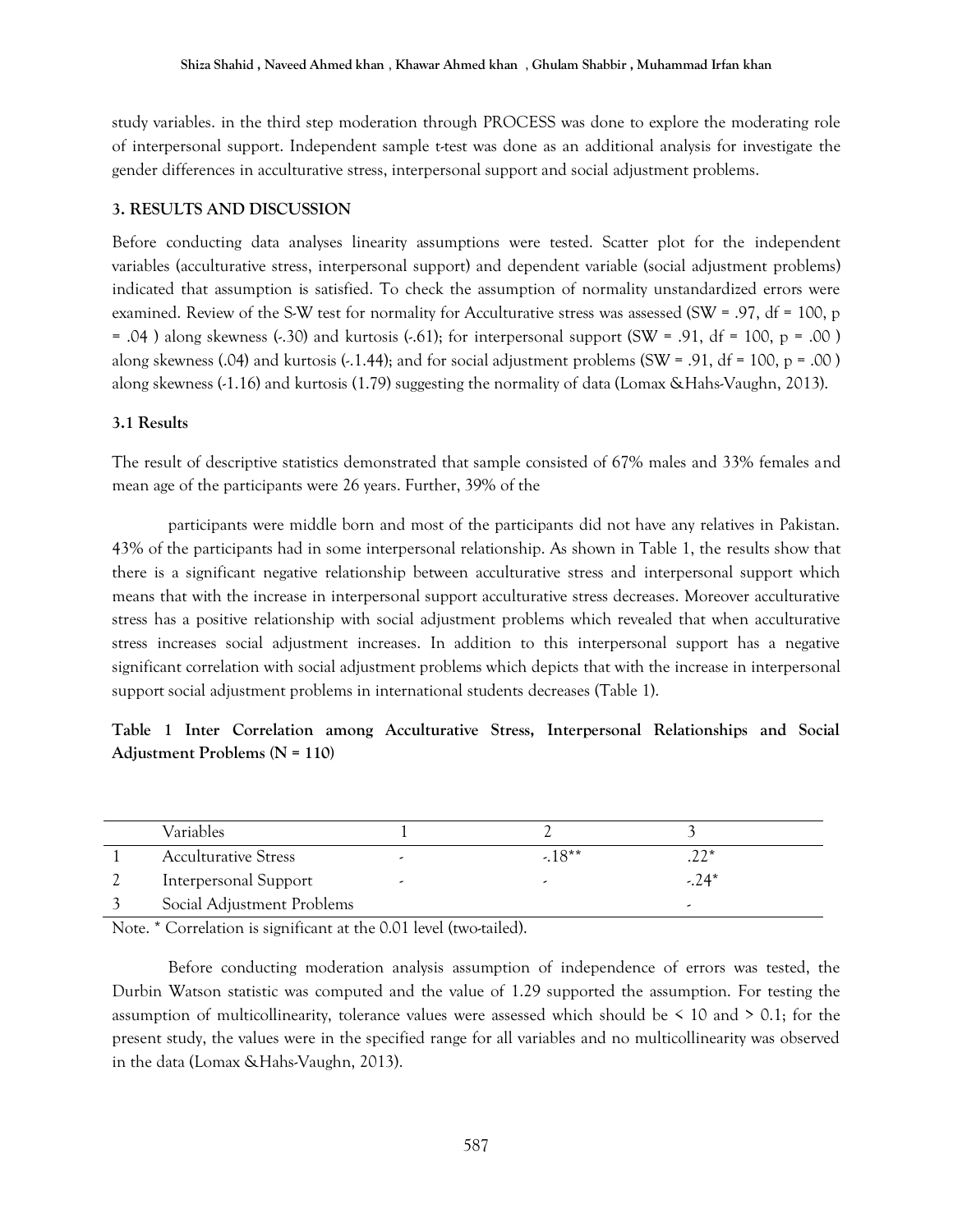After assumption testing moderation through PROCESS was run for finding the predictors of social adjustment problems (Table 2). The overall model explains 12% variance in social adjustment problems, F  $(3, 96) = 4.72$ , p =.06. When interpersonal support (centered) is added in Block 1 as a moderator, it explains 6% variance, Fchange (1, 98) = 6.49, p =.01 in

social adjustment problems. Interpersonal support is a significant predictor of social adjustment problems. In Block 2, when acculturative stress (centered) is added, Model 2 explains variance 9% with Fchange  $(1, 97) = 3.53$ , p = .07. Acculturative stress is a non-significant positive predictor of social adjustment problems. After interaction term is included in Block 3, the Model 3 further explained 1.2 % variance in social adjustment problems, Fchange  $(1, 96) = 3.70$ , p = .09. The interaction term acculturative stress and interpersonal support does not significantly predict social adjustment problems. Hence, hypothesis is confirmed as interpersonal support weakens the relationship between acculturative stress and social adjustment problems.

**Table 2 Moderation of Interpersonal Relationship between Acculturative Stress and Social Adjustment Problems (N = 110).**

|   |                              | Model 1 |       |        | Model 2 |         |     | Model 3 |     |     |
|---|------------------------------|---------|-------|--------|---------|---------|-----|---------|-----|-----|
|   |                              | 95% CI  |       |        | 95% CI  |         |     | 95% CI  |     |     |
|   | Predictors                   | β       | LL    | UL     | β       | LL      | UL  | β       | LL  | UL  |
|   | <b>Interpersonal Support</b> | $-24*$  | $-45$ | $-.05$ | رر      | رر      | ۔   | $-2.02$ | -   | رر  |
|   | <b>Acculturative Stress</b>  |         |       |        | .18     | $-.00.$ | .28 | $-34$   |     |     |
| 3 | Acculturative Stress X       |         |       |        |         |         |     | 1.80    | .00 | .03 |
|   | Interpersonal                |         |       |        |         |         |     |         |     |     |
|   | Relationship                 |         |       |        |         |         |     |         |     |     |
|   | $R^2$                        | .06     |       |        | .09     |         |     | .12     |     |     |

Note. \* Moderation is significant at the 0.01 level (two-tailed).

After moderation analysis independent sample t-test for comparing the differences between male and female students was run as an additional analysis (Table 3). The results suggest that there is no significant gender difference in acculturative stress, interpersonal relationships and social adjustment problems in international students.

**Table 3: Independent Sample t Tests and Descriptive Statistics for Acculturative Stress, Interpersonal Support and Social Adjustment Problems Gender (N=110)**

|                             |            | Males $(67)$ |       | Females (33) |           |     |     |                 |
|-----------------------------|------------|--------------|-------|--------------|-----------|-----|-----|-----------------|
| Variable                    |            | М            | SD    | М            | <b>SD</b> |     | D   | 95% CI          |
| <b>Acculturative Stress</b> |            | 121.46       | 14.07 | 119.30       | 11.46     | .76 | .44 | $[-3.44, 7.76]$ |
| Interpersonal Support       |            | 25.13        | 9.64  | 25.09        | 9.92      | .02 | .98 | [4.06, 4.15]    |
| Social                      | Adjustment | 38.04        | 9.74  | 37.27        | 10.15     | .36 | .71 | $[-3.39, 4.48]$ |
| Problems                    |            |              |       |              |           |     |     |                 |

Note. Equal variances assumed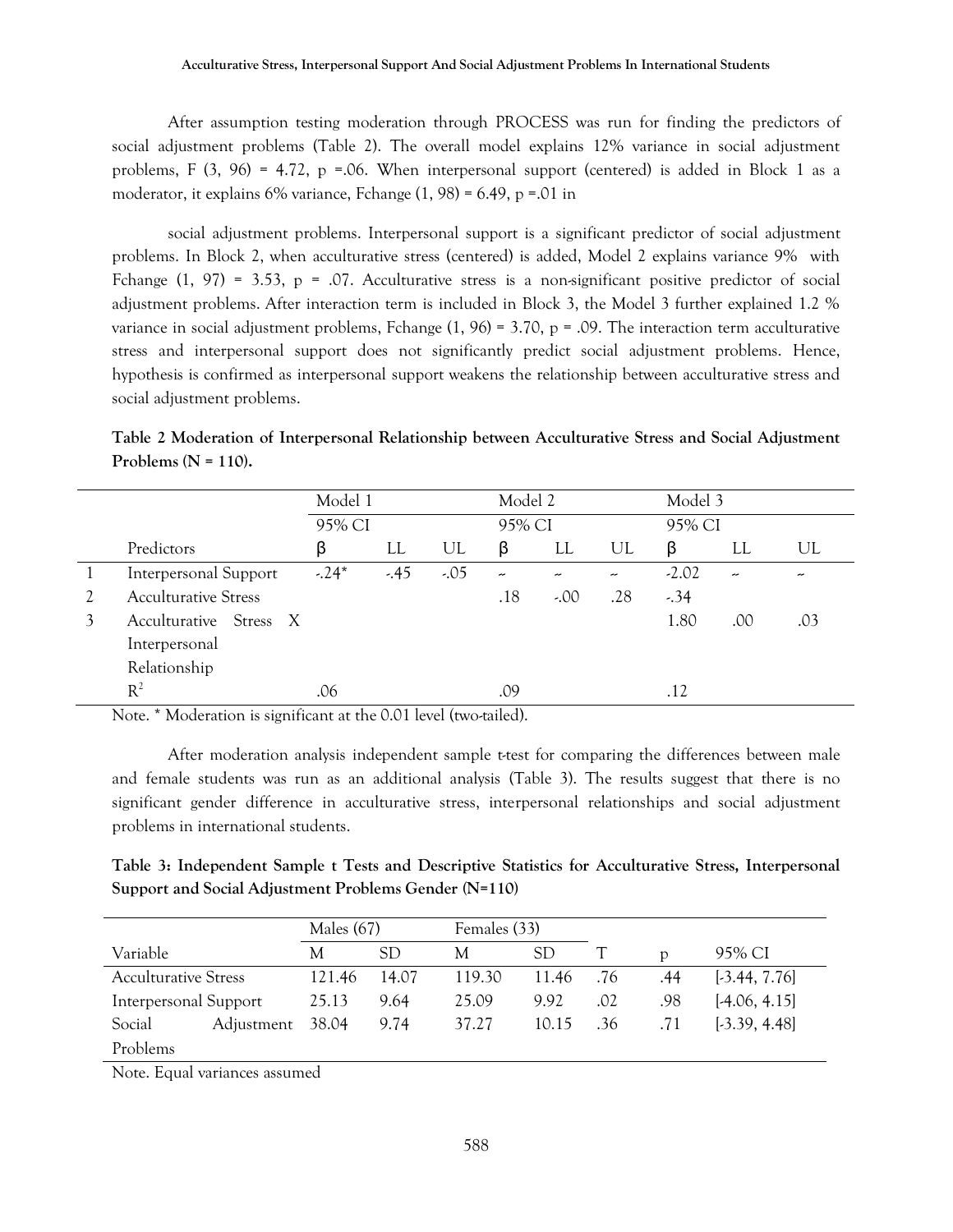#### **3.2 Discussion**

There has been much discussion about the acculturative stress and social adjustment problems in international students. This interest is reflected in a variety of studies of acculturation that have appeared in the social adjustment literature. There have been many studies suggesting that adaptation to the host culture is very difficult and stressful (Sumra, 2012). The following section thoroughly discussed the relationship among acculturative stress, interpersonal supports and social adjustment problems in international students in accordance with the previous literature.

It was hypothesized that there is likely to be a positive relationship between acculturative stress, and social adjustment problems in international students. Inter correlation among acculturative stress and social adjustment problems showed that there is a significant positive relationship between acculturative stress and social adjustment problems. Findings supported the study hypothesis and suggest that high levels of acculturative stress are associated with high levels of social adjustment problems. Students who decide to study in another country might experience practical or lifestyle acculturative stressors. When transitioning from their home country to their host country, international college students face various perceived threats and challenges. Among them are the lack of knowledge of the host culture, difficulty in adapting to the host country customs and lifestyle, and maladjustment to the physical environment (Kuo & Roysircar, 2004).

It was also hypothesized that there is likely to be a negative relationship between interpersonal support and social adjustment problems in international students. Inter-correlation among interpersonal support and social adjustment showed that there is a weak negative correlation found between social adjustment problems and interpersonal support. Results states that if someone was in some kind of interpersonal support he or she has low social adjustment problems. Literatures supports the results that the benefits of social relationships are crucial for

the students' adjustment as well as their families (Connor, 2019), especially relationships with friends from the host nation. Furthermore, acculturative stress and social adjustment problems can be reduced to a greater extent if the students have social support when they live in abroad (Thomas, 2013).

Moreover there are many sources of social support including academic peer groups (Dao et al., 2007), informal interactions with faculty, personal tutorials (Rienties et al., 2012), social networks, student support services and intimate relationships with close friends and family (Myers-Walls et al., 2011). They provide individuals with the resources to cope with stress. For example, behaviors such as listening and demonstrating warmth and empathy support an individual' s affective well-being and facilitate international students' academic, behavioral and emotional adjustment. Hence, support sources help to reduce stress and assist international students in their psychological adaptation (Brisset, Safdar, Lewis, & Sabatier, 2010)

It was also hypothesized that interpersonal support is likely to moderate acculturative stress and social adjustment problems in international students. Moderation through PROCESS analysis showed that interpersonal support significantly weakens the relationship between acculturative stress and social adjustment problems. Students who have established social relationships would experience low levels of acculturation stress (Andrade, 2006; Singh, Zain, & Jamil, 2011) and would find it less challenging to cope with new academic demands; hence they would perform better academically, social support seems to be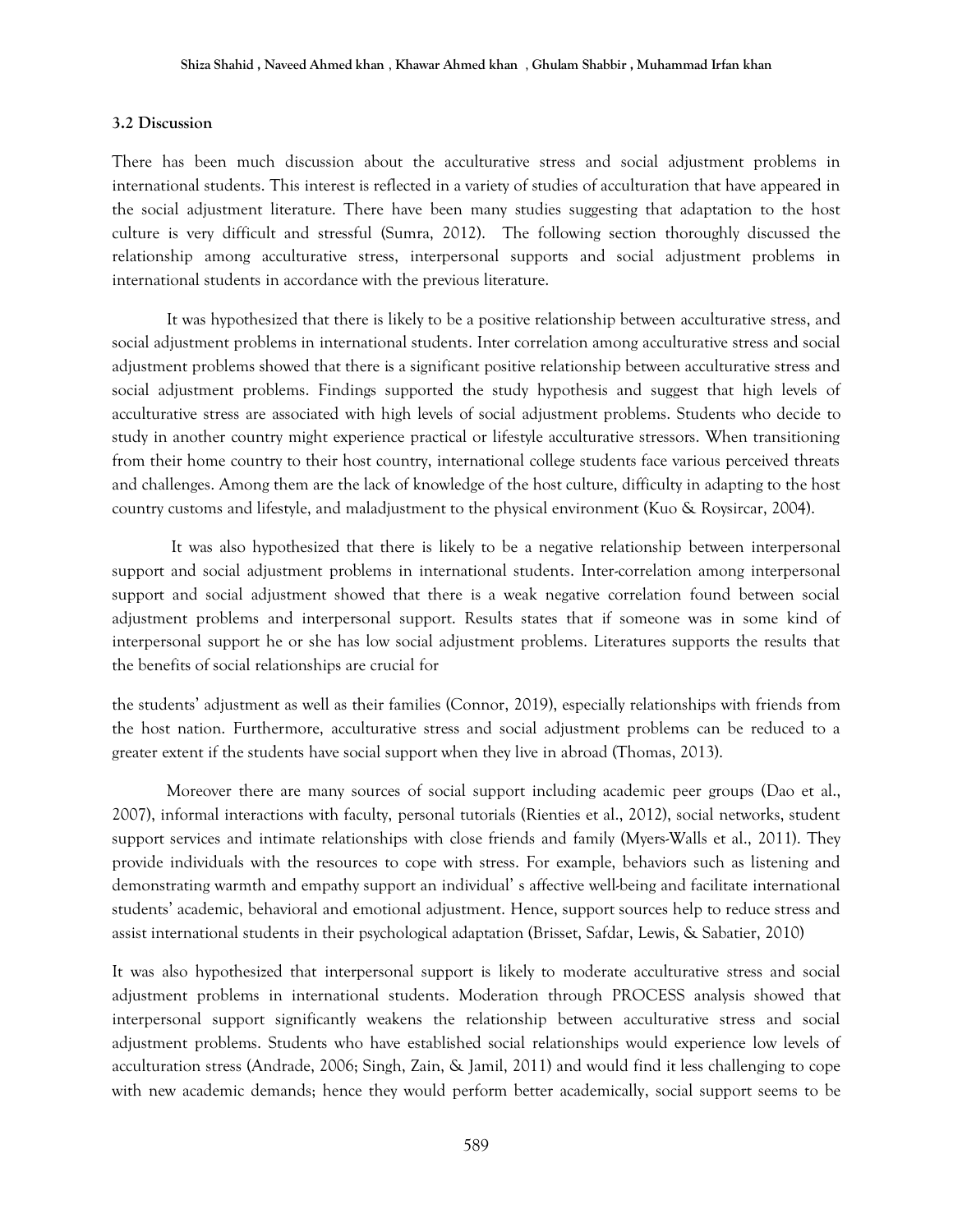more instrumental in positively affecting their psychological adjustment compared with academic adjustment (Smith & Khawaja, 2011). Social support is an indicative buffering factor to cope with the deleterious effect of acculturative stress as it lowers susceptibility to psychological illness (Finch & Vega, 2003), which in turns enhances adjustment(Lee, Koeske, & Sales, 2004; Olivas & Li, 2006)

## **4. Conclusion**

The purpose of the present study was to investigate the moderating role of interpersonal support between acculturative stress and social adjustment problems by using quantitative method to generalize the findings to a large population. The study confirms the view that interpersonal support weakens the relationship between acculturative stress and social adjustment problems. This study is important in the area of acculturation and social adjustment problems. Study limitations explained that the sample was taken only from one region it should

be taken from different countries so can be more generalized. In future longitudinal research using present study's variables will help to understand the acculturative stress and social problems etc. In depth interviews will help better understand the acculturation and related

factors. Moreover this study will contribute in indigenous literature and highlights role and the present research will provide guidelines to universities managements and authorities to make appropriate strategies for international students, so that they can live and adjust better. Finally different strategies of adjustments will develop for the betterment of international students.

#### **References**

Abraído-Lanza, A. F., Armbrister, A. N., Flórez, K. R., & Aguirre, A. N. (2006). Toward a

Academic Adjustment of International Students. Education & Science/EgitimveBilim, 41(184). acculturation process in its ecological context. Current Opinion in Psychology, 8, 98-104.

Acculturation and work-related outcomes of self-initiated expatriates employed by foreign vs.

local International Journal of Intercultural Relations, 49, 251-264.adjustment, less pathology, better grades, and interpersonal success. In Self-Regulation and Self-Control (pp. 181-220). Routledge.

- Althof, S. E., Cappelleri, J. C., Shpilsky, A., Stecher, V., Diuguid, C., Sweeney, M., & Duttagupta, S. and the Family, 93-98.
- Altbach, P. G., Reisberg, L., &Rumbley, L. E. (2009). Trends in global higher education: Tracking an academic revolution.
- Arida, R. M. (2008). Evaluation of physical activity habits in patients with posttraumatic stress disorder. Clinics, 63(4), 473-478.

Aranda, M. P., Castaneda, I., Lee, P. J., & Sobel, E. (2001). Stress, social support, and coping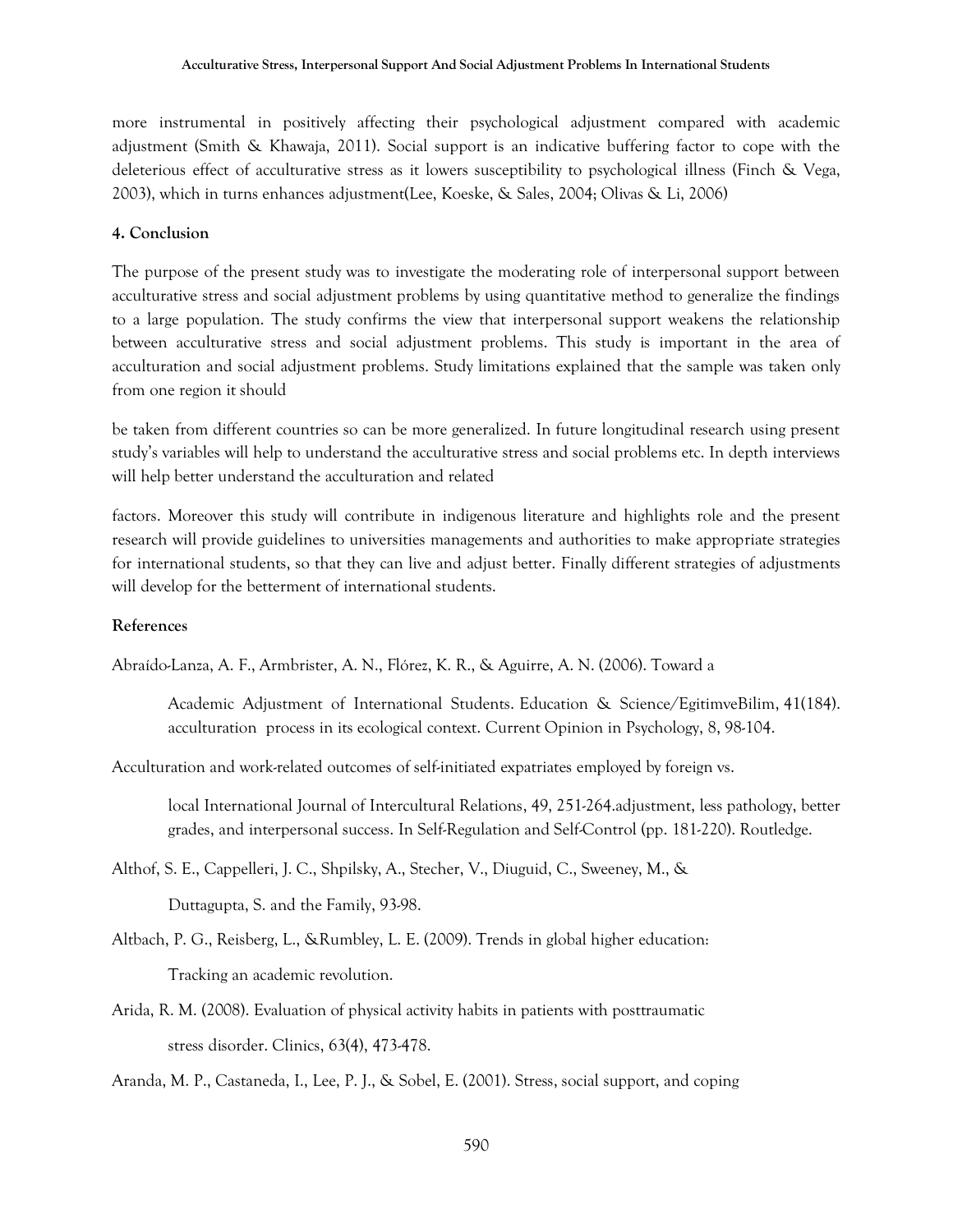as predictors of depressive symptoms: Gender differences among Mexican Americans. Social Work Research, 25(1), 37-48.

- Babiker, I. E., Cox, J. L., & Miller, P. M. (1980). The measurement of cultural distance and its relationship behavior. Journal of Counseling Psychology, 22(4)314.nonphotochemical quenching
- Bell, H. M. (1962). The adjustment inventory. Palo Alto, CA: Consulting Psychologists Press.
- Berry, J. W. (2005). Acculturation: Living successfully in two cultures. International journal of Intercultural.
- Booth, G. D. (1993). Traditional practice and mass mediated music in India. International Review of the Aesthetics and Sociology of Music, 159-174.
- Bretherton, I. (1992). The origins of attachment theory: John Bowlby and Mary
- Campbell, D., &Oquist, G. (1996). Predicting light acclimation in cyanobacteria from

caregiving experience: Recent findings. The gerontologist, 41(3), 334-347.

childhood and adolescence: pathways to adjustment and maladjustment. American Psychologist, 70(4), 300.

- Cohen, S., & McKay, G. (1984). Social support, stress and the buffering hypothesis: A theoretical analysis. Handbook of psychology and health, 4, 253-267.
- Creamer, M., Foran, J., & Bell, R. (1995). The Beck Anxiety Inventory in a non-clinical
- Cuddy, A. J., Norton, M. I., & Fiske, S. T. (2005). This old stereotype: The pervasiveness and impact of Acculturative Stress and Social Support on Dementia.
- Du Bois, I. (2010). Discursive constructions of immigrant identity. A Sociolinguistic Trend

Editions: Economic Geography). Routledge. ethnic social groups among Chinese international students. The Howard Journal of Communications, 17(1), 1-20.

- Eustace, R. W. (2007). Factors influencing acculturative stress among international students
- Ford, M. E., & Kelly, P. A. (2005). Conceptualizing and categorizing race and ethnicity in health services research. Health services research, 40(5p2), 1658-1675.

Finch, B. K., & Vega, W. A. (2003). Acculturation stress, social support, and self-rated health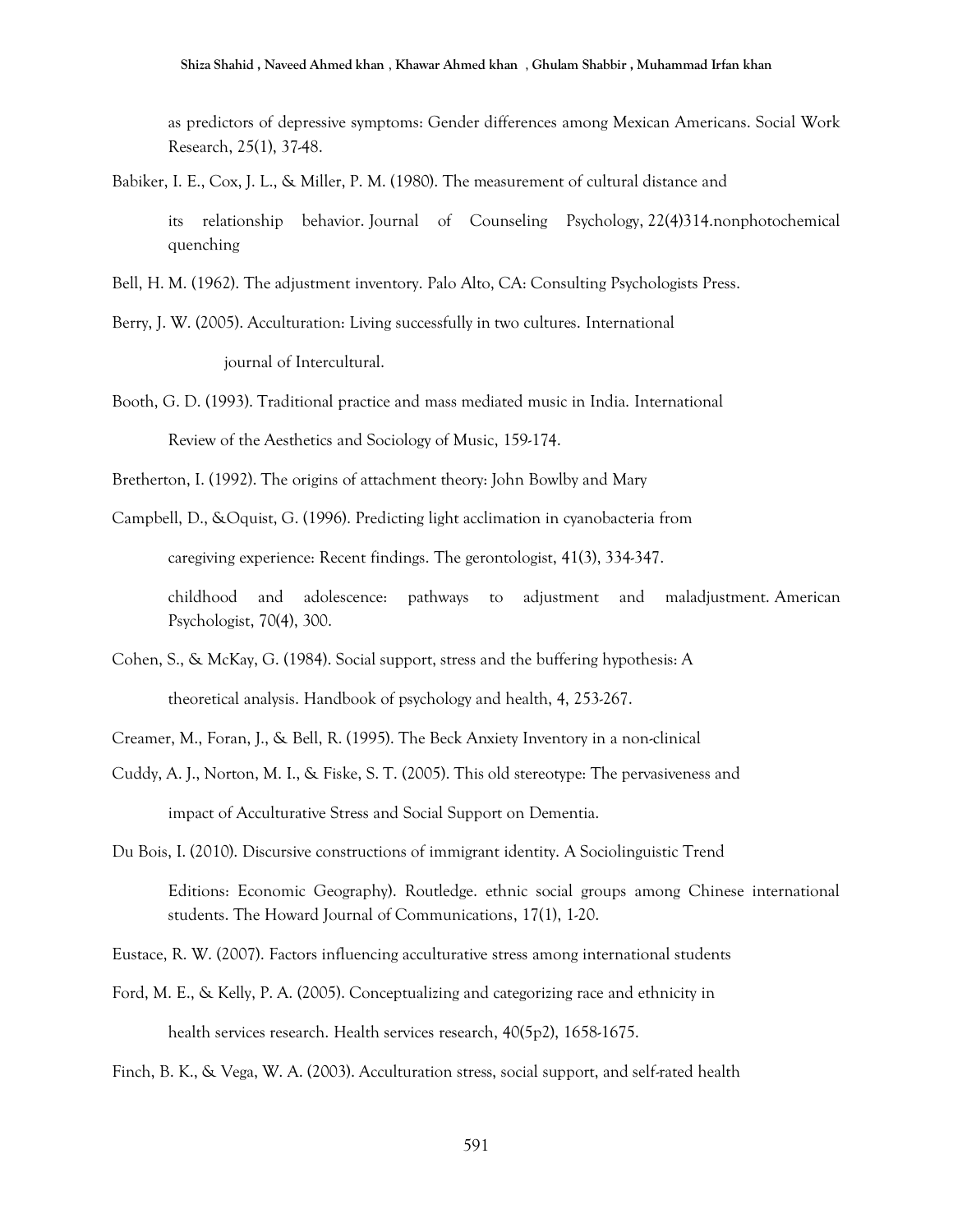among Latinos in California. Journal of immigrant health, 5(3), 109-117.

- Fiske, S. T., Rosenblum, K. E., & Travis, T. M. C. (2004). Social beings: A core motives approach to social psychology. New York.
- Gradinger, P., Strohmeier, D., & Spiel, C. (2009). Traditional bullying and cyberbullying: health research? A critical review of research on US Hispanics. Social Science & Medicine, 59(5), 973-986.
- Gibson, M. A. (2001). Immigrant adaptation and patterns of acculturation. Human development, 44(1), 19-23.
- Hendrick, S. S. (1988). A generic measure of relationship satisfaction. Journal of Marriage
- Hogg, R. S. (2011). Women and vulnerability to HAART non-adherence: a literature review
- Hovey, J. D., & King, C. A. (1996). Acculturative stress, depression, and suicidal ideation among international students

Hunt, L. M., Schneider, S., & Comer, B. (2004). Should "acculturation" be a variable in

Identification of risk groups for adjustment problems. Zeitschrift für Psychologie/Journal of Psychology, 217(4), 205-213.immigrant and second-generation Latino adolescents. Journal of the American Academy of Child & Adolescent Psychiatry.

Janevic, M. R., & M Gibson, C. (2001). Racial, ethnic, and cultural differences in the

Kasper, G., & Rose, K. R. (2002). Pragmatic Development in a Second Language. Language

King, R. (2015). Return Migration and Regional Economic Problems (Routledge Library

Korean immigrants in the United States. The Journal of social psychology, 142(4),

511-526.Learning: A Journal of Research in Language Studies, 52, 1.

Manzoor, S., Tareen, H. K., & Tareen, M. K. (2011). Wars against Muslims: Exploration of Psychological States Cultivated through Facebook's Visual Content. Social Psychology, 100(4), 766.

McDougall, P., & Vaillancourt, T. (2015). Long-term adult outcomes of peer victimization in

McDowell, I. (2006). Measuring health: a guide to rating scales and questionnaires.

McFarquhar, T., Luyten, P., &Fonagy, P. (2018). Changes in interpersonal problems in the

Mena, F. J., Padilla, A. M., & Maldonado, M. (1987). Acculturative stress and specific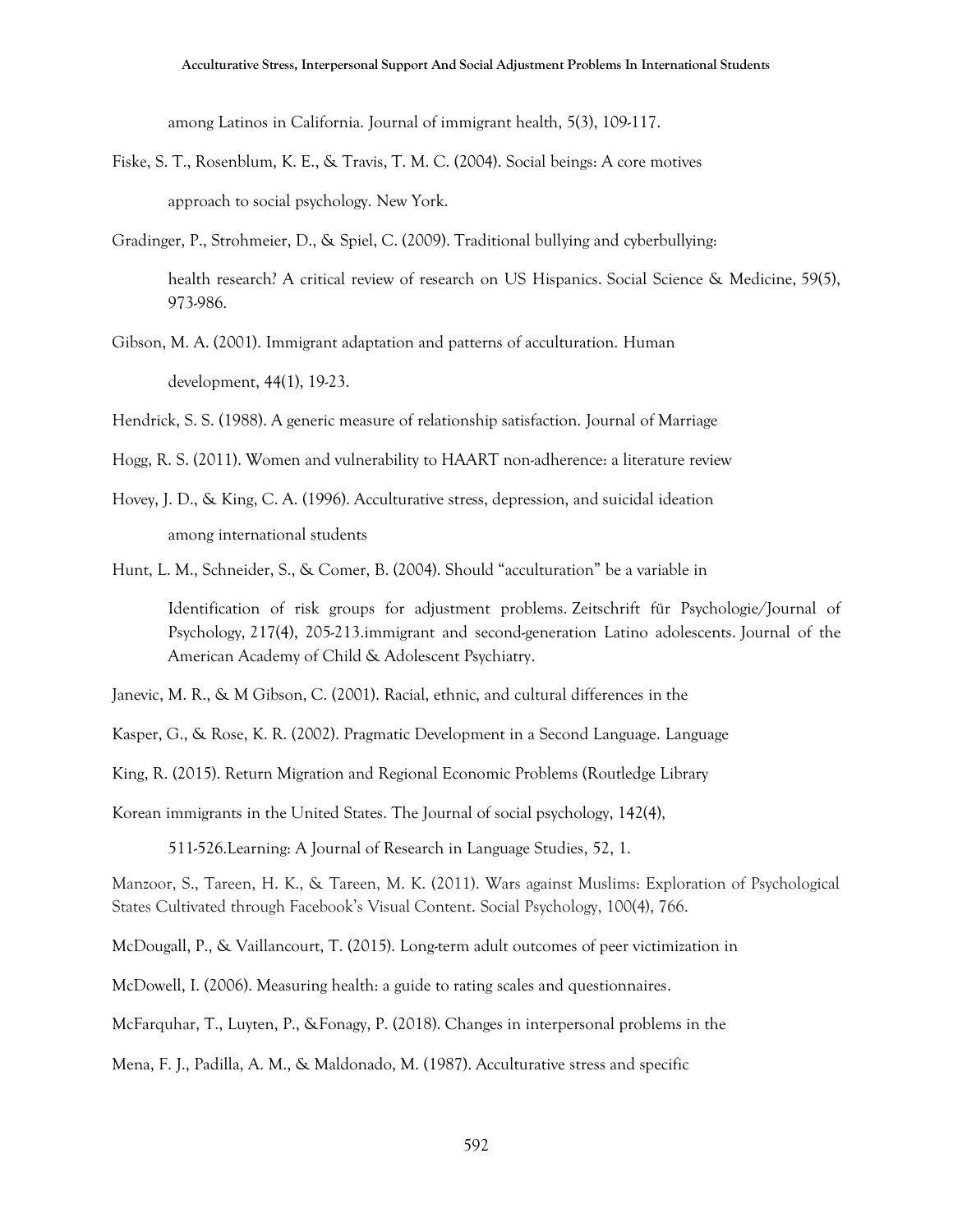coping strategies among immigrant and later generation college students. Hispanic Journal of Behavioral Sciences, 9(2), 207-225.

- Munley, P. H. (1975). Erik Erikson's theory of psychosocial development and vocational of photosystem II fluorescence, which reflects state transitions in these organisms.
- Mesidor, J. K., & Sly, K. F. (2016). Factors That Contribute to the Adjustment of International Students. Journal of International Students, 6(1), 262-282.
- Nelson, D. L., & Quick, J. C. (1991). Social support and newcomer adjustment in organizations: Attachment theory at work?. Journal of organizational behavior, 12(6), 543-554.
- Oh, Y., Koeske, G. F., & Sales, E. (2002). Acculturation, stress, and depressive symptoms among Long-Term American Immigrants.perspectives on acculturation. Applied psychology, 46(1), 58-62.
- Sandhu, D. S., &Asrabadi, B. R. (1994). Development of an acculturative stress scale for Acculturative stress.
- Sarason, I. G., Sarason, B. R., Shearin, E. N., & Pierce, G. R. (1987). A brief measure of social support: Practical and theoretical implications. Journal of social and personal relationships, 4(4), 497-510.
- Schwartz, S. J., Waterman, A. S., Umaña‐Taylor, A. J., Lee, R. M., Kim, S. Y., Vazsonyi, A.
	- T., ... & Zamboanga, B. L. (2013). Acculturation and well‐being among college students from immigrant families. Journal of Clinical Psychology, 69(4), 298-318.
- Sherbourne, C. D., & Stewart, A. L. (1991). The MOS social support survey. Social science &medicine, 32(6), 705-714.
- Selmer, J., Lauring, J., Normann, J., &Kubovcikova, A. (2015). Context matters:

States (Doctoral dissertation, Kansas State University).

Tangney, J. P., BOONE, A. L., & BAUMEISTER, R. F. (2018). High self-control predicts

good theory-driven model of acculturation in public health research. American journal of public health, 96(8), 1342-1346.

Tareen, H. K. Nazmine, & Tareen, MK (2020). Investigating the Priorities of Youth for the Selection of Media for News Consumption. Global Mass Communication Studies Review, VI.

Tareen, H. K., & Adnan, M. (2021). Political Communication With Social Media In Pakistan: Internal And.